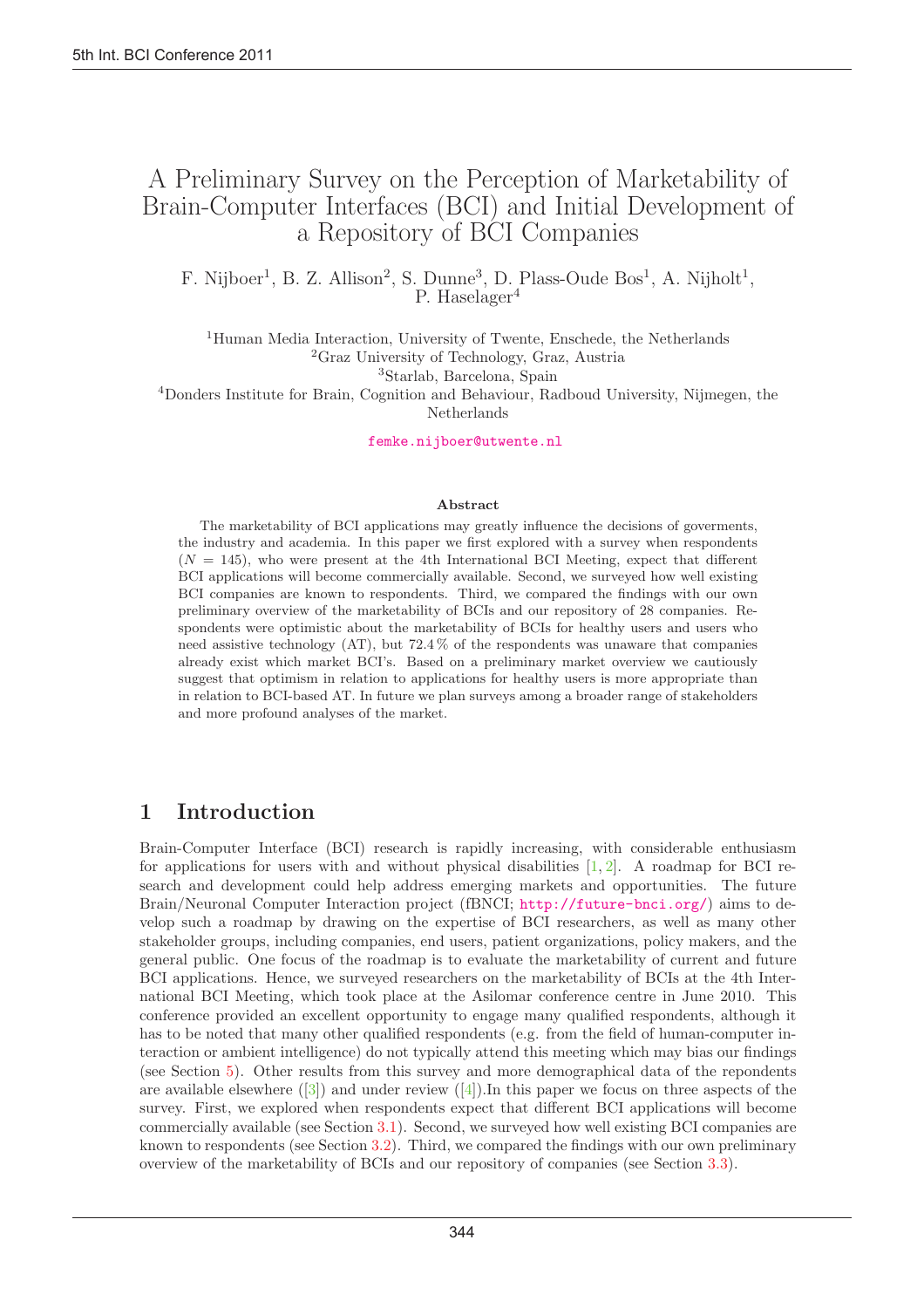# 2 Methods

A total of 145 (105 males, 39 females) out of 289 conference attendees responded to the questions about the marketability of BCIs. Seventy three persons were aged between 18 and 30, sixty-nine persons between 31 and 55 and two persons were aged between 56 and 70. The sample consisted of experts from various disciplines (e.g. neuro-, computer or cognitive scientists, electrical engineers, psychologists etc). One participant did not give demographical data.

Participants completed an online survey that included four questions on the expected marketability of different purpose BCIs. In the survey, for convenience, we ordered some BCI types based on their function: 1) BCIs for healthy users, 2) BCIs as AT, 3) BCI-controlled prostheses and 4) BCIs as therapy tools.

Specifically, participants were asked to indicate when they expected to see these types of BCI systems to become available on the market. Participants could choose from 5 answer options: "never", "between 0–5 years", "between 5–10 years", "more than 10 years" or "it already exists on the market". Participants who indicated that this type of BCI already exists on the market were asked which group or company offers the product.

Only companies which offered BCI products and services were included in the repository. Thus, companies supplying hardware and software needed for BCI research were not included. The repository was build through: 1) web searches, 2) written and verbal interviews of experts and 3) iterative postings on LinkedIn groups ("brain-computer interface group", "neuromarketing" and "BrainGain").

## 3 Results

#### 3.1 Respondents' Expectancies of Marketability of BCI

Table 1 presents the respondents' expectancies per BCI class.

| BNCI technology for:      | on market  | $0 - 5$ vrs | $6-10$ yrs | $>10$ vrs | never   | $\#$ of resps |
|---------------------------|------------|-------------|------------|-----------|---------|---------------|
| healthy users             | $26.6\,\%$ | 44.8%       | $13.8\%$   | $12.4\%$  | $1.4\%$ | 145           |
| users who need AT         | $16.6\,\%$ | $42.1\%$    | 33.8%      | 7.6%      | $0.0\%$ | 145           |
| users who need prostheses | $0.7\%$    | $20\,\%$    | $43.4\%$   | $34.5\%$  | $1.4\%$ | 145           |
| users who need therapy    | $9.9\%$    | $39.4\%$    | $39.4\%$   | $10.6\%$  | $0.7\%$ | 142           |

Table 1: Overview of percentage of respondent which indicated when BCI applications will enter (if ever) the market for healthy users, users who need AT, prostheses and therapy. The last column shows the number of respondents  $(\# \text{ of } resps)$  who rated the item.

#### 3.2 Respondents' Knowledge About Existing Companies

Thirty-two respondents reported which companies they knew that already marketed BCI's for health users. By far the best known companies are Neurosky (counted 13 times) and Emotiv (counted 14 times). Other companies that were mentioned: Hitachi, Ambient, OCZ technology, Starwars Science, Mattel, inc., g.Tec, Brain Actuated Technologies, InteraXon, Zeo, inc. and Interactive Productline. Twenty-two respondents reported which companies they knew that already marketed BCIs as AT. The best-known company is g.Tec (counted 16 times). Other groups and companies that respondents listed were: Ambient, Brain Actuated Technologies, OpenVibe and BCI2000. Nine respondents commented that they knew BCI's as therapy tools already are on the market, but only two gave concrete company names: Brain master Technologies, inc. and EEGinfo. None of the respondents identified a company that already markets BCI-based prostheses.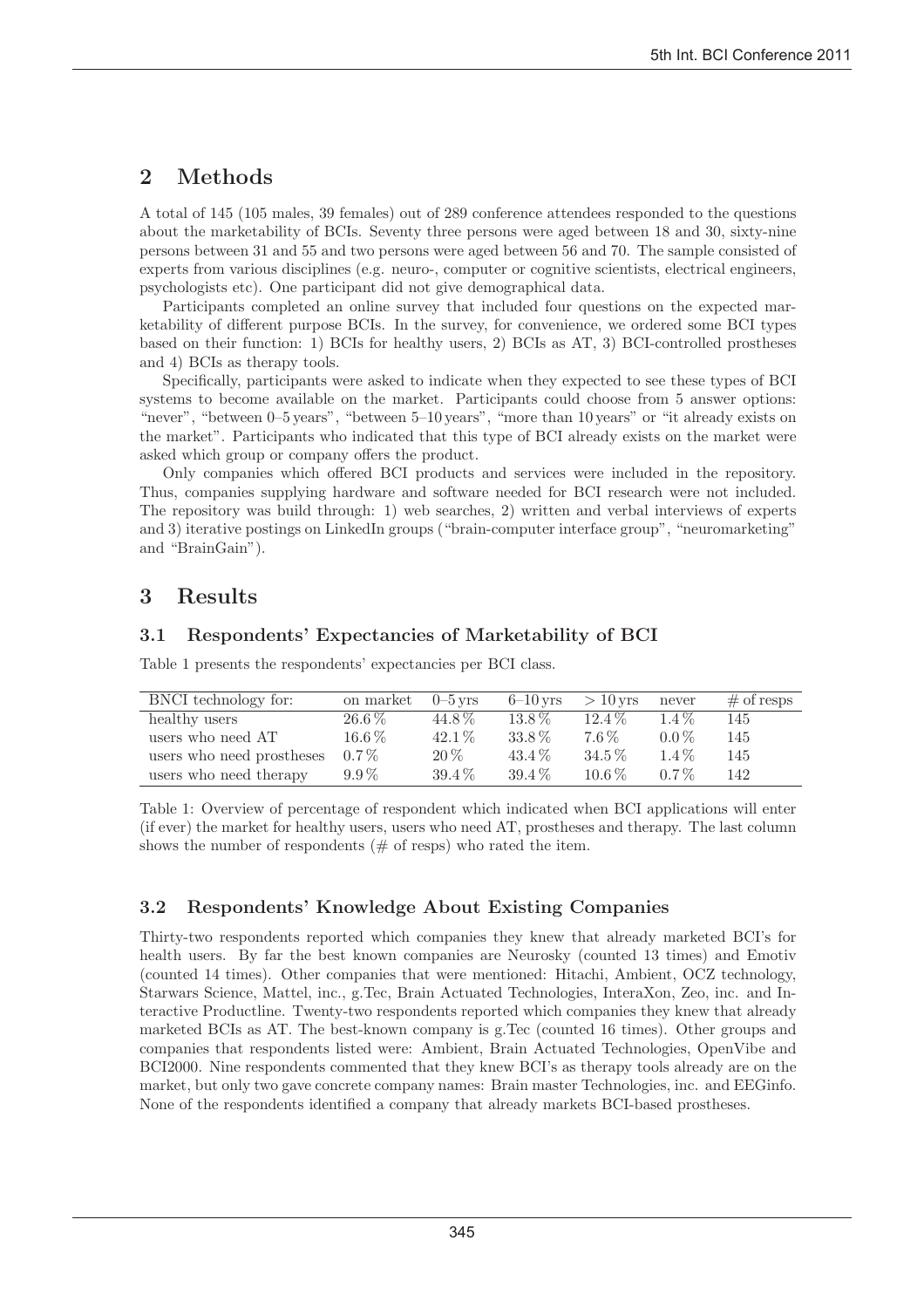#### 3.3 Preliminary Overview of Companies and Marketability

We summarized a preliminary overview of 28 companies related to Brain-Computer Interfacing (see Figure 1), which we expect to be more complete at the time of the Graz conference. Currently, neurofeedback companies are not yet listed in the repository. We invite all readers to comment on this overview and continue completing and criticizing the overview so we can offer the European Commission the most accurate summary possible. This overview currently shows that as many as 10 companies market BNCI's for entertainment and gaming. Six companies offer BNCI as AT, although two of these companies (Neural Signals, inc and BitBrain) do not yet market products. However, there is a big difference in the number of products sold between the two markets. Neurosky, for example, has sold approximately 1 million Mindsets, whereas g.Tec has sold between 30–40 Intendixes (personal communication). Our survey did not address neuromarketing. We counted six companies in this area. BCI researchers  $(N = 144)$  have divided opinions on whether neuromarketing technologies do (35.4 %) or do not count (47.9 %) as BCI systems (Nijboer et al, in review). Nevertheless, neuromarketing developments influence BCIs, and it is predicted that this market will grow tremendously  $[2, 5]$ . Finally, two companies (Brain Fingerprinting inc. and No Lie MRI) provide BCI services for criminal investigation.



Figure 1: Preliminary overview of existing companies.

# 4 Discussion and Conclusion

The survey results show that respondents were generally optimistic about the near-term marketability of BCI's for healthy users and user in need of AT. Repondents were slightly less optimistic about BCIs for therapy and expect BCI-controlled neuroprostheses to require more than 10 years to enter the market. Our preliminary overview shows that companies - more than respondents realize - already market BCIs for healthy users and users who need AT. However, having a product on the market does not yet mean that a product is sold successfully. BCI research toward AT has a history of several decennia yet 30–40 products were sold by g.Tec. BCIs for healthy users are available since less than 5 years and (at least) more than a million products have been sold. It is remarkable that 72.4 % of the respondents are not aware that BCIs for healthy users are already on the market. Since 10 companies already exist in this direction we argue that optimism for this type of applications is quite appropriate. In our opinion BNCI for AT is not